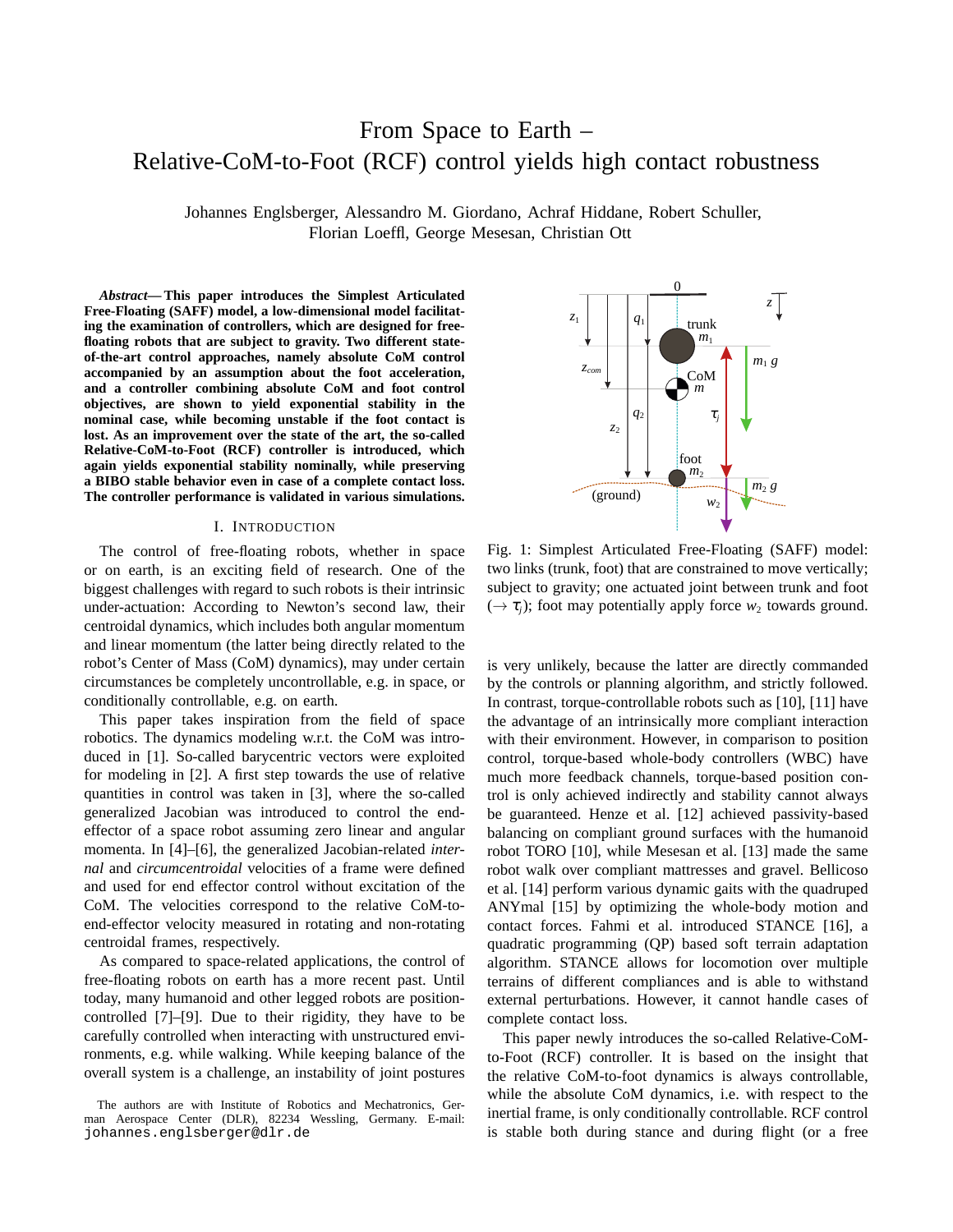fall), and thus can be used without switching. In case of appropriate foot constraints, i.e. ground contact, this relative controller can be anyhow used for absolute CoM tracking control, since the constraints cause a concordance of relative and absolute CoM coordinates. This is due to the fact that controlling the CoM w.r.t. the world is kind of equivalent to controlling it w.r.t. its world-fixed foot. In case of unstable contact, e.g. when slipping or stepping into a hollow, RCF control guarantees postural stability, thereby increasing the likelihood of an eventual recovery after ground contact has been re-established. To the best of our knowledge, RCF is the first heuristic-free, purely torque-based whole-body controller (WBC) that is robust to severe contact imperfections, while the state of the art (e.g. [17]–[23]) is either not robust w.r.t. this issue, or uses heuristics that are hard to predict and cannot guarantee stability.

The paper is organized as follows: Section [II](#page-1-0) introduces the low-dimensional model used throughout the paper, while Sec. [III](#page-2-0) recapitulates our previous work on Modular Passive Tracking Control (MPTC). Sections [IV](#page-2-1) and [V](#page-3-0) introduce the considered tasks and derive different controllers, respectively. In Sec. [VI,](#page-6-0) simulation results are presented. Section [VII](#page-6-1) provides a discussion, while Sec. [VIII](#page-6-2) concludes the paper.

# <span id="page-1-0"></span>II. EQUATION OF MOTION AND CONSTRAINT FORCES

# *A. Simplest Articulated Free-Floating (SAFF) model*

In this work, we propose the Simplest Articulated Free-Floating (SAFF) model (see Fig. [1\)](#page-0-0). It consists of two point-masses  $(m_1 \text{ and } m_2 \text{ representing the trunk and the$ foot, respectively) and one actuated joint between them (the corresponding joint torque  $\tau_i$  denotes here a linear force). The foot may potentially<sup>[1](#page-1-1)</sup> be in contact with the ground and be subject to a contact / foot force  $w_2$ .

*1) Kinematics:* The SAFF model is based on two *generalized coordinates*  $q_1$  and  $q_2$ , collected in the generalized coordinate vector  $q = [q_1, q_2]^T$ , where  $q_1$  corresponds to the trunk position and  $q_2$  is the relative coordinate between trunk and foot. The *absolute coordinates*  $z_1$  and  $z_2$  of the trunk and foot, respectively, are collected as

$$
z = \begin{bmatrix} z_1 \\ z_2 \end{bmatrix} = \underbrace{\begin{bmatrix} 1 & 0 \\ 1 & 1 \end{bmatrix}}_{J} q . \qquad (1)
$$

Note that due to the linearity of the SAFF model, the forward kinematics map  $J$  is equivalent to the corresponding Jacobian matrix. Also note that the downward direction is defined as *positive*. The absolute trunk velocity  $\dot{z}_1$  and foot velocity  $\dot{z}_2$  are

$$
\dot{z}_1 = \underbrace{\begin{bmatrix} 1 & 0 \end{bmatrix}}_{J_1} \dot{q} \quad \text{and} \quad \dot{z}_2 = \underbrace{\begin{bmatrix} 1 & 1 \end{bmatrix}}_{J_2} \dot{q} \quad (2)
$$

The robot's Center of Mass (CoM) can be computed as

$$
z_{com} = \frac{m_1}{m} z_1 + \frac{m_2}{m} z_2 , \qquad (3)
$$

<span id="page-1-1"></span><sup>1</sup>This paper examines several controllers regarding their contact robustness. Accordingly, we consider the case of firm foot contact with the ground, and the case for which the foot is completely free, i.e. there is no ground.

where  $m = m_1 + m_2$  denotes the total robot mass. The CoM velocity can be computed as

$$
\dot{z}_{com} = \begin{bmatrix} \frac{m_1}{m} & \frac{m_2}{m} \end{bmatrix} \mathbf{J} \dot{\mathbf{q}} = \underbrace{\begin{bmatrix} 1 & \frac{m_2}{m} \end{bmatrix}}_{\mathbf{J}_{com}} \dot{\mathbf{q}} \tag{4}
$$

*2) Dynamics:* Applying the balance of forces (see Fig. [1\)](#page-0-0), we find the trunk and foot dynamics to be

<span id="page-1-5"></span>
$$
m_1 \ddot{z}_1 = m_1 g - \tau_j \quad \text{and} \quad m_2 \ddot{z}_2 = m_2 g + \tau_j + w_2 . (5)
$$
  
The CoM dynamics is

<span id="page-1-9"></span>
$$
m\ddot{z}_{com} = m_1\ddot{z}_1 + m_2\ddot{z}_2 = m\,g + w_2\ .\qquad (6)
$$

Collecting the CoM and foot dynamics in matrix form yields

<span id="page-1-2"></span>
$$
\begin{bmatrix} m & 0 \\ 0 & m_2 \end{bmatrix} \begin{bmatrix} \ddot{z}_{com} \\ \ddot{z}_2 \end{bmatrix} + \begin{bmatrix} -mg \\ -m_2g \end{bmatrix} = \begin{bmatrix} 0 \\ 1 \end{bmatrix} \tau_j + \begin{bmatrix} 1 \\ 1 \end{bmatrix} w_2 . \quad (7)
$$

Expressing the absolute CoM and foot acceleration as a function of generalized accelerations  $\ddot{q}$ , namely

$$
\begin{bmatrix} \ddot{z}_{com} \\ \ddot{z}_2 \end{bmatrix} = \begin{bmatrix} J_{com} \\ J_2 \end{bmatrix} \ddot{q} = \begin{bmatrix} 1 & \frac{m_2}{m} \\ 1 & 1 \end{bmatrix} \ddot{q} , \qquad (8)
$$

equation [\(7\)](#page-1-2) can be rewritten as

<span id="page-1-3"></span>
$$
\underbrace{\begin{bmatrix} m & m_2 \\ m_2 & m_2 \end{bmatrix}}_{M} \ddot{\mathbf{q}} + \underbrace{\begin{bmatrix} -m g \\ -m_2 g \end{bmatrix}}_{\tau_g = -J_{com}^T m g} = \underbrace{\begin{bmatrix} 0 \\ 1 \end{bmatrix}}_{S^T} \tau_j + \underbrace{\begin{bmatrix} 1 \\ 1 \end{bmatrix}}_{J_2^T} w_2 , \quad (9)
$$

which is the *equation of motion* of the SAFF model. The right hand side of [\(9\)](#page-1-3) can be interpreted as the generalized torques

<span id="page-1-7"></span>
$$
\tau = \underbrace{\begin{bmatrix} S^T & J_2^T \end{bmatrix}}_{U} \underbrace{\begin{bmatrix} \tau_j \\ w_2 \end{bmatrix}}_{u} = \underbrace{\begin{bmatrix} 0 & 1 \\ 1 & 1 \end{bmatrix}}_{U} u . \qquad (10)
$$

Note that [\(9\)](#page-1-3) has precisely the form of the general free-floating robot equation of motion<sup>[2](#page-1-4)</sup> (EoM, see e.g. [24], [25]):

$$
M\ddot{q} + C\dot{q} + \tau_s = \underbrace{S^T \tau_j + J_c^T w_c}_{\tau}, \qquad (11)
$$

where  $J_c$  and  $w_c$  are the stacks of contact Jacobians and wrenches, respectively, relating to links in contact with the environment. Note that in [\(9\)](#page-1-3)  $C = 0$  since M is constant.

## *B. Actual and estimated constraint force*

This section provides the actual and estimated constraint force, for the case that the foot is in contact with the ground. This is typically modeled by imposing a constraint on the foot acceleration  $\ddot{z}_2$ . Solving [\(5,](#page-1-5) right) for  $w_2$ , we find

<span id="page-1-6"></span>
$$
w_2 = m_2(\ddot{z}_2 - g) - \tau_j \quad , \tag{12}
$$

which returns the foot force  $w_2$ , in case the joint torque  $\tau_i$ and the foot acceleration  $\ddot{z}_2$  are known.

Equation [\(12\)](#page-1-6) can be applied to estimate the foot force  $w_{2,est}$ , given the commanded joint torque  $\tau_{j,cmd}$  and an estimate of the foot acceleration  $\ddot{z}_{2,est}$ :

<span id="page-1-8"></span>
$$
w_{2,est} = m_2(\ddot{z}_{2,est} - g) - \tau_{j,cmd}
$$
 (13)

<span id="page-1-4"></span><sup>2</sup>Note: the dependencies of the matrices on  $q$  and  $\dot{q}$  are omitted here.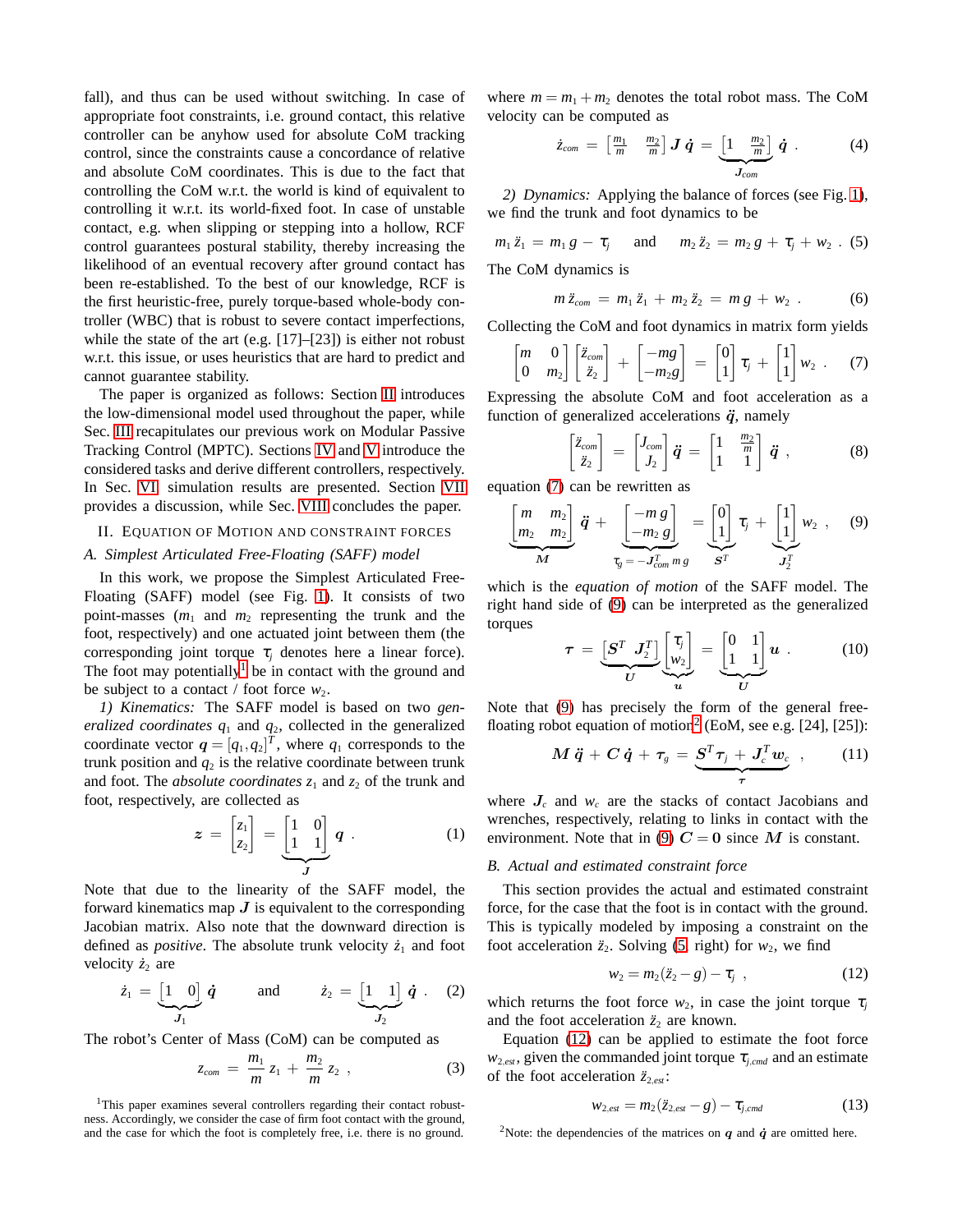## <span id="page-2-0"></span>III. RECAPITULATION OF OUR PREVIOUS PUBLICATION ON MODULAR PASSIVE TRACKING CONTROL (MPTC)

In our previous work [25], we proposed the Modular Passive Tracking Control (MPTC), which is a generic control framework, serving as template for arbitrary specific controllers, e.g. Cartesian or joint controllers. For the SAFF model (see Fig. [1\)](#page-0-0) with its lack of Coriolis terms, MPTC results in the same control law as an Inverse Dynamics controller (see section IV-A in [25]). Nevertheless, we recapitulate some of the most relevant equations from [25], since they facilitate the analysis of different controllers, especially with regard to passivity. Also, we intend to apply MPTC theory when extending the Relative-CoM-to-Foot (RCF) controller that will be presented in Sec. [V-C](#page-5-0) to full 3D robot models, e.g. humanoids, motivating the short summary here.

In [25], we proposed to use one *separate Lyapunov function* based on the task-related relative kinetic energy *Ekin*,*<sup>k</sup>* and relative potential energy  $E_{pot,k}$  for each one of the  $n_T$ tasks:

<span id="page-2-3"></span>
$$
V_k = \underbrace{\frac{1}{2} \, \dot{\tilde{\boldsymbol{x}}}_k^T \, \boldsymbol{M}_k \, \dot{\tilde{\boldsymbol{x}}}_k}_{E_{kin,k}} + \underbrace{\frac{1}{2} \, \tilde{\boldsymbol{x}}_k^T \, \boldsymbol{K}_k \, \tilde{\boldsymbol{x}}_k}_{E_{pot,k}} \quad , \tag{14}
$$

where the positive definite, symmetric matrix  $K_k$  denotes the task stiffness, and  $M_k$  is the task inertia (see [25] for details). This Lyapunov function is positive definite in the task position error  $\tilde{x}_k$  and the task velocity error  $\dot{\tilde{x}}_k = \dot{x}_{k,ref} - \frac{J_k}{J_k} \dot{q}$ ,  $\sum_{\dot{x}}$  $\boldsymbol{\dot{x}}_k$ 

with  $J_k$  denoting the task Jacobian. Accordingly, we defined the (actual) *task force*<sup>[3](#page-2-2)</sup>  $f_k$  as:

<span id="page-2-7"></span>
$$
f_k = \underbrace{M_k J_k M^{-1}}_{T_k} \tau \quad , \tag{15}
$$

where  $T_k$  denotes the dynamically consistent pseudo-inverse of  $J_k^T$ . By choosing the *desired task force*  $f_{k,des}$  as

<span id="page-2-6"></span>
$$
f_{\text{k,des}}\,=\,T_{\text{k}}\tau_{\text{g}}+M_{\text{k}}\,\boldsymbol{Q}_{\text{k}}\,\boldsymbol{\dot{q}}+M_{\text{k}}\,\boldsymbol{\ddot{x}}_{\text{k,ref}}+\left(\boldsymbol{C}_{\text{k}}+\boldsymbol{D}_{\text{k}}\right)\dot{\boldsymbol{\dot{x}}}_{\text{k}}+\boldsymbol{K}_{\text{k}}\,\boldsymbol{\tilde{x}}_{\text{k}}\\(16)
$$

where  $C_k$  is the task Coriolis matrix,  $Q_k$  is another Coriolis related matrix and  $D_k$  is a positive definite damping matrix, the time derivative of [\(14\)](#page-2-3) is brought into the following form:

<span id="page-2-4"></span>
$$
\dot{V}_k = \underbrace{-\dot{\tilde{\boldsymbol{x}}}_k^T \boldsymbol{D}_k \, \dot{\tilde{\boldsymbol{x}}}_k}_{\dot{V}_{k,des}, \text{ purely dissipative}} + \underbrace{\dot{\tilde{\boldsymbol{x}}}_k^T \, \tilde{\boldsymbol{f}}_k}_{\dot{\tilde{V}}_k}, \qquad (17)
$$

where  $\tilde{f}_k = f_{k,des} - f_k$ . Accordingly, the task error dynamics becomes

<span id="page-2-5"></span>
$$
M_k \ddot{\tilde{x}}_k + \left( C_k + D_k \right) \dot{\tilde{x}}_k + K_k \tilde{x}_k = \tilde{f}_k . \qquad (18)
$$

It is important to note that [\(17\)](#page-2-4) yields perfect dissipation of task errors and [\(18\)](#page-2-5) yields an asymptotically converging, compliant task behavior *only if* the corresponding task force error  $\tilde{f}_k$  is zero. Thus, [\(17\)](#page-2-4) and [\(18\)](#page-2-5) have to be interpreted

<span id="page-2-2"></span><sup>3</sup>Note: depending on the task, the task force may contain linear forces, torques, wrenches, etc.

as representations of the task-related overall system energies and dynamics from the perspective of the task objectives [\(16\)](#page-2-6), until an actual controller is inserted through [\(15\)](#page-2-7) by setting the joint torque to the commanded one, i.e.  $\tau_j = \tau_{j,cmd}$ .

# IV. OVERVIEW OF CONSIDERED TASKS

<span id="page-2-1"></span>In this section, we introduce three different tasks, namely:

- a CoM task that is defined w.r.t. the inertial frame,
- a foot task that is defined w.r.t. the inertial frame, and
- a relative CoM-vs-foot task.

Note: Each controller presented in Sec. [V](#page-3-0) implements a subset of these tasks.

## *A. CoM task (w.r.t. inertial frame)*

Applying [\(16\)](#page-2-6), we find the desired CoM task force as

<span id="page-2-8"></span>
$$
f_{com,des} = T_{com} \tau_g + m \ddot{z}_{com,ref} + d_{com} \ddot{z}_{com} + k_{com} \ddot{z}_{com}
$$
  
=  $m (\ddot{z}_{com,ref} - g) + d_{com} \ddot{z}_{com} + k_{com} \ddot{z}_{com}$ , (19)

 $m_{com} = (J_{com}M^{-1}J_{com}^T)^{-1} = m, \quad Q_{com} = C_{com} = 0,$  $T_{com} = m J_{com} M^{-1} = [1, 0]$ , and  $d_{com}$  and  $k_{com}$  denote the CoM damping and stiffness. Applying [\(15\)](#page-2-7) and [\(10\)](#page-1-7) yields

<span id="page-2-10"></span>
$$
f_{com} = T_{com} \tau = \underbrace{T_{com} U}_{T_{U,com}} \underbrace{t_{ij}}_{u} = \underbrace{[0,1]}_{T_{U,com}} \begin{bmatrix} \tau_j \\ w_2 \end{bmatrix} = w_2 \ . \ (20)
$$

Similarly, applying [\(17\)](#page-2-4) and [\(18\)](#page-2-5) to the CoM task yields the (absolute) CoM Lyapunov rate

<span id="page-2-11"></span>
$$
\dot{V}_{com} = -d_{com} \dot{\tilde{z}}_{com} + \dot{\tilde{z}}_{com} (f_{com,des} - f_{com})
$$
\n
$$
= \dot{\tilde{z}}_{com} \left( m (\tilde{z}_{com,ref} - g) + k_{com} \tilde{z}_{com} - w_2 \right) ,
$$
\n(21)

and the (absolute) CoM error dynamics

<span id="page-2-12"></span>
$$
m\ddot{\tilde{z}}_{com} + d_{com}\dot{\tilde{z}}_{com} + k_{com}\tilde{z}_{com} = f_{com,des} - f_{com} \t{,} \t(22)
$$

respectively.

,

*B. Foot task (w.r.t. inertial frame)*

As for the CoM, we apply [\(16\)](#page-2-6) to the foot task to obtain

<span id="page-2-9"></span>
$$
f_{2,des} = T_2 \tau_g + m_2 \ddot{z}_{2,ref} + d_2 \dot{\tilde{z}}_2 + k_2 \tilde{z}_2
$$
  
=  $m_2 (\ddot{z}_{2,ref} - g) + d_2 \dot{\tilde{z}}_2 + k_2 \tilde{z}_2$ , (23)

where  $m_2 = (J_2M^{-1}J_2^T)^{-1}$ ,  $T_2 = m_2J_2M^{-1} = [0,1]$ ,  $Q_2 =$  $C_2 = 0$ , and  $d_2$  and  $k_2$  denote the foot damping and stiffness gains. Again, applying [\(15\)](#page-2-7) and [\(10\)](#page-1-7) yields

<span id="page-2-13"></span>
$$
f_2 = T_2 \tau = \underbrace{T_2 U}_{T_{U,2}} \underbrace{\begin{bmatrix} \tau_j \\ w_2 \end{bmatrix}}_{u} = \underbrace{[1,1]}_{T_{U,2}} \begin{bmatrix} \tau_j \\ w_2 \end{bmatrix} = \tau_j + w_2 \quad (24)
$$

Similarly, applying [\(17\)](#page-2-4) and [\(18\)](#page-2-5) to the foot task yields the (absolute) foot Lyapunov rate

<span id="page-2-14"></span>
$$
\dot{V}_2 = -d_2 \dot{\tilde{z}}_2^2 + \dot{\tilde{z}}_2 (f_{2,des} - f_2)
$$
\n
$$
= \dot{\tilde{z}}_2 (m_2 (\ddot{z}_{2,ref} - g) + k_2 \tilde{z}_2 - \tau_j - w_2),
$$
\n(25)

and the (absolute) foot error dynamics

<span id="page-2-15"></span>
$$
m_2 \ddot{\tilde{z}}_2 + d_2 \dot{\tilde{z}}_2 + k_2 \tilde{z}_2 = f_{2,des} - f_2 , \qquad (26)
$$

respectively.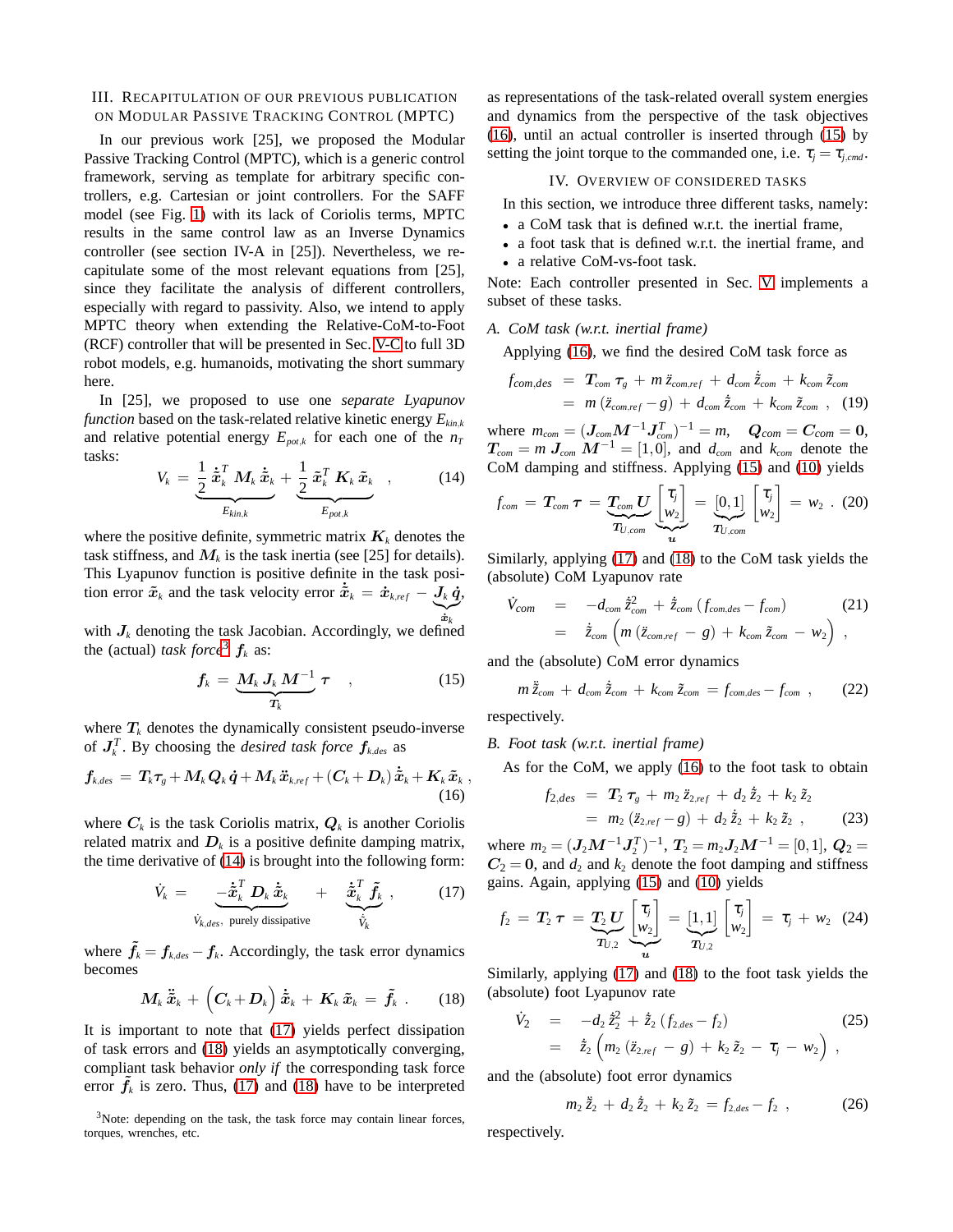## *C. Relative CoM-to-foot task*

Now, in addition to the previously introduced *absolute* CoM and foot tasks, we define a *relative* CoM-to-foot task, which is based on the relative task coordinate

$$
z_R = z_{com} - z_2 . \qquad (27)
$$

The corresponding task velocity can be computed as

$$
\dot{z}_R = \dot{z}_{com} - \dot{z}_2 = (\bm{J}_{com} - \bm{J}_2) \, \dot{\bm{q}} = \underbrace{\left[0, -\frac{m_1}{m}\right]}_{\bm{J}_R} \, \dot{\bm{q}} \ . \quad (28)
$$

The task Jacobian  $J_R$  is used to compute the task inertia

$$
m_R = \left( \mathbf{J}_R \, \mathbf{M}^{-1} \, \mathbf{J}_R^T \right)^{-1} = \frac{m_2 \, m}{m_1} \,, \tag{29}
$$

and the task mapping matrix

$$
T_R = m_R J_R M^{-1} = \left[\frac{m_2}{m_1}, -\frac{m}{m_1}\right]. \tag{30}
$$

Applying [\(16\)](#page-2-6) we find the desired task force

<span id="page-3-1"></span>
$$
f_{R,des} = m_R \ddot{z}_{R,ref} + d_R \dot{\tilde{z}}_R + k_R \tilde{z}_R , \qquad (31)
$$

where  $\tilde{z}_R = z_{R,ref} - z_R$  and  $\dot{\tilde{z}}_R = \dot{z}_{R,ref} - \dot{z}_R$  denote the relative position and velocity errors, respectively. Interestingly, in contrast to [\(19\)](#page-2-8) and [\(23\)](#page-2-9), the term  $T_R \tau_g = 0$  cancels. As for the other tasks,  $Q_R = C_R = 0$ , making [\(31\)](#page-3-1) a particularly simple controller objective. Using [\(15\)](#page-2-7) and [\(10\)](#page-1-7), we find the actual relative CoM-to-foot task force as:

<span id="page-3-7"></span>
$$
f_R = T_R \underbrace{U}{\tau} \underbrace{u}_{\tau} = \underbrace{\left[-\frac{m}{m_1}, -1\right]}_{T_{U,R}} \underbrace{\left[\begin{matrix} \tau_j \\ w_2 \right] \end{matrix}}_{u} = -\frac{m}{m_1} \tau_j - w_2 \tag{32}
$$

Applying [\(17\)](#page-2-4) and [\(18\)](#page-2-5) to the CoM-vs-foot task yields the corresponding Lyapunov rate

<span id="page-3-8"></span>
$$
\dot{V}_R = -d_R \dot{\tilde{z}}_R^2 + \dot{\tilde{z}}_R \underbrace{(f_{R,des} - f_R)}_{\tilde{f}_R}
$$
\n
$$
= \dot{\tilde{z}}_R \left( m_R \ddot{z}_{R,ref} + k_R \tilde{z}_R + \underbrace{m_1 \tau_j + w_2}_{-f_R} \right) ,
$$
\n
$$
(33)
$$

and the task error dynamics

<span id="page-3-2"></span>
$$
m_R \ddot{\tilde{z}}_R + d_R \dot{\tilde{z}}_R + k_R \tilde{z}_R = \underbrace{f_{R,des} - f_R}_{\tilde{f}_R} \ . \tag{34}
$$

Finally, inserting [\(31\)](#page-3-1) into [\(34\)](#page-3-2) yields

<span id="page-3-3"></span>
$$
m_R \ddot{z}_R = -\frac{m}{m_1} \tau_j - w_2 \tag{35}
$$

<span id="page-3-0"></span>Again note that [\(35\)](#page-3-3) is not a function of gravity.

# V. DERIVATION AND ROBUSTNESS ANALYSIS OF DIFFERENT CONTROLLER SETUPS

In this section, we will present three different controllers: two controllers from the literature and the newly proposed one. Each of them is examined regarding its stability properties and robustness against contact imperfections. In particular, two extreme contact scenarios are considered: a fully constrained foot motion (considering zero foot acceleration, i.e.  $\ddot{z}_2 = 0$ ), and a completely free foot (i.e. foot force  $w_2 = 0$ ).

## <span id="page-3-6"></span>*A. Absolute CoM task with foot acceleration assumption*

In this subsection, we derive a controller that tracks *absolute* CoM trajectories (i.e. in world frame), while being based on an *assumption / estimate* for the foot acceleration, typically  $\ddot{z}_{2,est} = 0$ . This type of controller has been widely used in research [20]–[23] and can be seen as the state of the art in humanoid and bipedal whole-body control (WBC). It comes, however, with two disadvantages:

- It is likely to become unstable in case of imperfect foot contact conditions (see Sec. [V-A.3\)](#page-3-4).
- It requires a switching of controllers when transitioning from stance to swing and/or back.

The latter leads to high sensitivity regarding timing issues, leading to an increased effort for ensuring safe and continuous transitions between the different controller modes.

*1) Controller derivation:* In [\(20\)](#page-2-10), we replace  $\tau_i$  by the estimated joint torque  $\tau_{i,est} = \tau_{i,cmd}$ , and  $w_2$  by  $w_{2,est}$  from [\(13\)](#page-1-8), which yields the estimated absolute CoM task force

$$
f_{com,est} = \mathbf{T}_{U,com} \begin{bmatrix} \tau_{j,est} \\ w_{2,est} \end{bmatrix} = \begin{bmatrix} 0,1 \end{bmatrix} \begin{bmatrix} \tau_{j,cmd} \\ m_2 \left( \ddot{z}_{2,est} - g \right) - \tau_{j,cmd} \end{bmatrix}
$$
  
=  $m_2 \left( \ddot{z}_{2,est} - g \right) - \tau_{j,cmd}$  (36)

Now, setting  $f_{com,est} = f_{com,des}$  from [\(19\)](#page-2-8) and solving for the commanded joint torque  $\tau_{j,cmd}$  yields the control law

$$
\tau_{j,cmd} = m_1 g + m_2 \ddot{z}_{2,est} - m \ddot{z}_{com,ref} - d_{com} \dot{\tilde{z}}_{com} - k_{com} \ddot{z}_{com} \tag{37}
$$

Note that the Lyapunov rate from [\(21\)](#page-2-11) and the absolute CoM task error dynamics from [\(22\)](#page-2-12) are primarily independent from the joint torque  $\tau_j$ , as long as  $w_2$  remains unspecified.

*2) Control performance for fully constrained foot motion:* In case of a fully constrained foot, the foot acceleration is zero, i.e.  $\ddot{z}_2 = 0$ . Here, we also assume that the estimated foot acceleration is zero, i.e.  $\ddot{z}_{2,est} = 0$ . For this case and additionally inserting  $\tau_i = \tau_{i,cmd}$ , [\(12\)](#page-1-6) becomes

<span id="page-3-5"></span>
$$
\underbrace{w_2}_{f_{com}} = \underbrace{m (\ddot{z}_{com,ref} - g) + d_{com} \dot{\tilde{z}}_{com} + k_{com} \tilde{z}_{com}}_{f_{com,des}} ,
$$
 (38)

i.e. the desired CoM task force is perfectly achieved. Inserting [\(38\)](#page-3-5) into [\(21\)](#page-2-11) and [\(22\)](#page-2-12) yields the *contact-constrained absolute CoM task Lyapunov rate*

$$
\dot{V}_{com} = -d_{com}\,\dot{\tilde{z}}_{com}^2 \,, \tag{39}
$$

and the *contact-constrained absolute CoM error dynamics*

$$
m_{com}\ddot{\tilde{z}}_{com} + d_{com}\dot{\tilde{z}}_{com} + k_{com}\tilde{z}_{com} = 0 , \qquad (40)
$$

which reveals that the absolute CoM controller is exponentially stable in the fully constrained case.

<span id="page-3-4"></span>*3) Control performance for completely unconstrained foot:* If the robot's foot looses contact to the ground completely (e.g. when stepping into a deep hollow), it is fully unconstrained, such that  $w_2 = 0$ , and equation [\(21\)](#page-2-11) becomes

$$
\dot{V}_{com} = \dot{\tilde{z}}_{com} \left( m \left( \ddot{z}_{com,ref} - g \right) + k_{com} \, \tilde{z}_{com} \right) , \qquad (41)
$$

while [\(22\)](#page-2-12) turns into  $\ddot{z}_{com} = g$ , i.e. the CoM accelerates downwards, following its natural falling dynamics.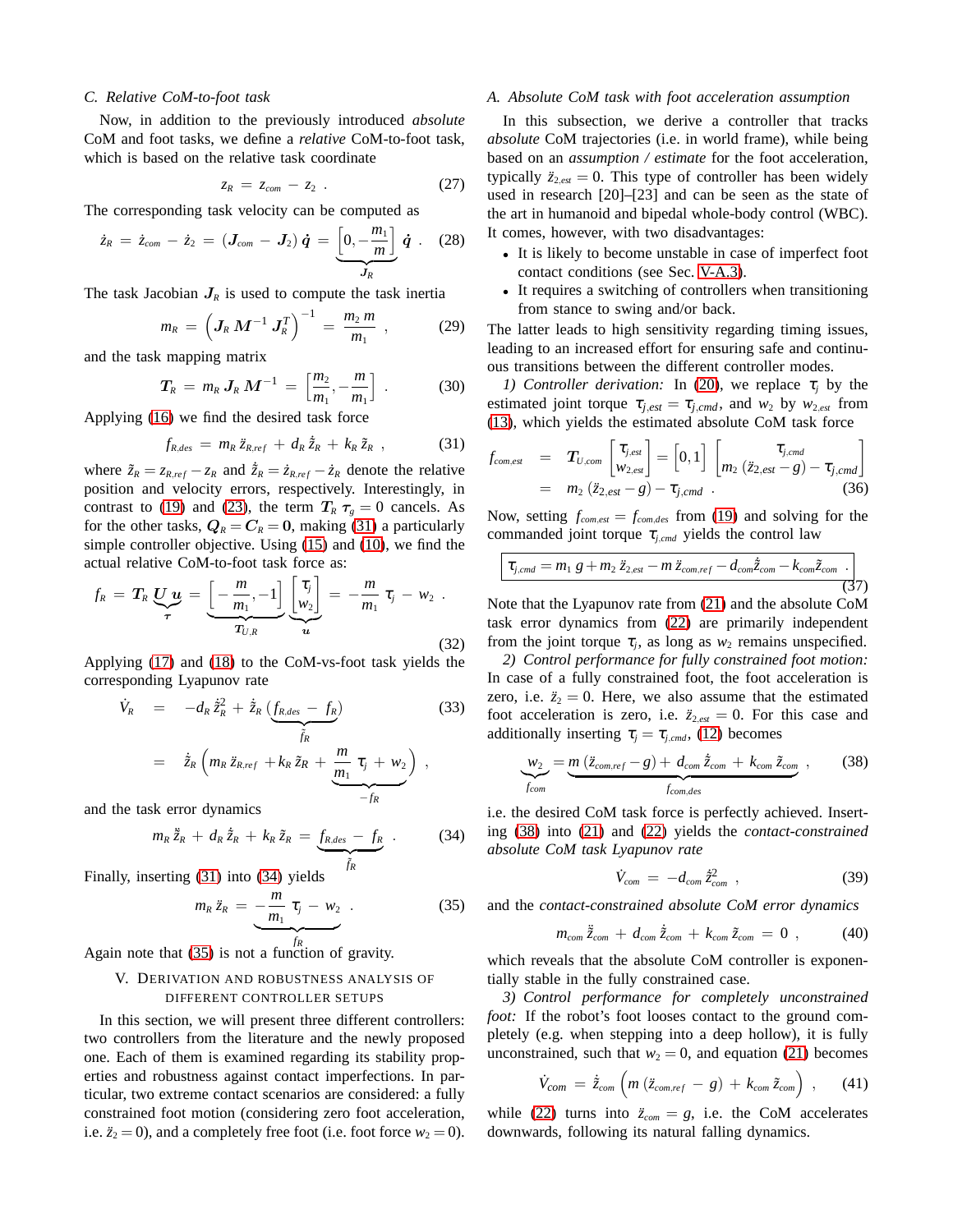## <span id="page-4-7"></span>*B. Absolute CoM task and additional foot control*

This subsection examines the controller presented in [25] that works with an absolute CoM controller *and* an absolute foot controller (both defined w.r.t. the inertial frame).

*1) Controller derivation:* Collecting the desired absolute CoM and foot task forces from [\(19\)](#page-2-8) and [\(23\)](#page-2-9) yields

$$
\frac{\begin{bmatrix}f_{com,des}\cr f_{2,des}\end{bmatrix}}{f_{des}} = \begin{bmatrix}m\left(\ddot{z}_{com,ref}-g\right)+d_{com}\dot{z}_{com}+k_{com}\tilde{z}_{com}\\m_2\left(\ddot{z}_{2,ref}-g\right)+d_2\dot{\tilde{z}}_2+k_2\tilde{z}_2\end{bmatrix} . (42)
$$

Applying [\(20\)](#page-2-10) and [\(24\)](#page-2-13) to the controller commands, we find

$$
\underbrace{\begin{bmatrix} f_{com,cmd} \\ f_{2,cmd} \end{bmatrix}}_{f_{cmd}} = \underbrace{\begin{bmatrix} T_{U,com} \\ T_{U,2} \end{bmatrix}}_{T_U} \begin{bmatrix} \tau_{j,cmd} \\ w_{2,cmd} \end{bmatrix} = \underbrace{\begin{bmatrix} 0 & 1 \\ 1 & 1 \end{bmatrix}}_{T_U} \underbrace{\begin{bmatrix} \tau_{j,cmd} \\ w_{2,cmd} \end{bmatrix}}_{w_{cmd}}.
$$
 (43)

Obviously,  $T_U$  is invertible. We can set  $f_{cmd} = f_{des}$  and solve for the commanded control input  $u_{cmd}$ . Its elements are

<span id="page-4-0"></span>
$$
\tau_{j,cmd} = m_1(g - \ddot{z}_{com,ref}) + m_2(\ddot{z}_{2,ref} - \ddot{z}_{com,ref}) - d_{com}\, \ddot{\tilde{z}}_{com} - k_{com}\, \tilde{z}_{com} + d_2\, \dot{\tilde{z}}_2 + k_2\, \tilde{z}_2 \tag{44}
$$

and

<span id="page-4-1"></span>
$$
w_{2,cmd} = m(\ddot{z}_{com,ref} - g) + d_{com} \dot{\tilde{z}}_{com} + k_{com} \tilde{z}_{com} .
$$
 (45)

While the actual controller consists of [\(44\)](#page-4-0), i.e. of the commanded joint torques  $\tau_{j,cmd}$ , the commanded foot force [\(45\)](#page-4-1) can be seen as *pseudo-control input*. Basically, the controller assumes to have a thruster in the foot, which is obviously wrong and may lead to controller imperfections (e.g. regarding tracking performance, see Table [I\)](#page-5-1). The *actual foot force*  $w_2$  cannot be controlled directly, but only via the commanded joint torques in combination with *correctly estimated* foot constraints. The motivation of using this pseudocontrol in [25] was to keep the foot controllers *activated and unmodified* at all times, i.e. throughout stance and swing phases, avoiding a switching of controllers. Despite the mentioned imperfections, this facilitated the implementation of a WBC that enabled TORO [10] to walk in experiments with low tuning effort (see [25]). However, in case of foot positioning errors, we observed CoM and posture deviations.

In the following, we examine the behavior of controller [\(44\)](#page-4-0) assuming an ideal torque source, i.e.  $\tau_i = \tau_{i,cmd}$ . Note that the CoM Lyapunov rate [\(21\)](#page-2-11) and CoM dynamics [\(6\)](#page-1-9) are not affected by  $\tau_i$  and thus neither by  $\tau_{i,cmd}$ , as long as  $w_2$ is considered to be generic, i.e. (possibly) independent from the joint torques  $\tau_j$ . In contrast, the foot Lyapunov rate [\(25\)](#page-2-14) and foot error dynamics [\(26\)](#page-2-15) are functions of the joint torque  $\tau_j$ , and, through setting  $\tau_j = \tau_{j,cmd}$ , turn into

<span id="page-4-4"></span>
$$
\dot{V}_2 = -d_2 \dot{\tilde{z}}_2^2 + \dot{\tilde{z}}_2 \left( \underbrace{m (\ddot{z}_{com,ref} - g) + d_{com} \dot{\tilde{z}}_{com} + k_{com} \tilde{z}_{com}}_{f_{com,des} = w_{2,cmd}} - w_2 \right) ,
$$
\nand (46)

<span id="page-4-5"></span>
$$
m_2\ddot{\tilde{z}}_2 + d_2\dot{\tilde{z}}_2 + k_2\tilde{z}_2 = \underbrace{m(\ddot{z}_{com,ref} - g) + d_{com}\dot{\tilde{z}}_{com} + k_{com}\tilde{z}_{com}}_{f_{com,des} = w_{2,cmd}} - w_2.
$$

(47)

*2) Control performance for fully constrained foot motion:* If the foot is constrained to not accelerate, i.e.  $\ddot{z}_2 = 0$ , and if the joint torque  $\tau_j = \tau_{j,cmd}$ , equation [\(12\)](#page-1-6) turns into

$$
w_2 = \underbrace{m (\ddot{z}_{com,ref} - g) + d_{com} \, \ddot{\tilde{z}}_{com} + k_{com} \, \tilde{z}_{com}}_{w_{2,cmd}}
$$
  
- 
$$
(\underbrace{m_2 \, \ddot{z}_{2,ref} + d_2 \, \dot{\tilde{z}}_2 + k_2 \, \tilde{z}_2}_{\Delta w_2}).
$$
 (48)

Now, with this particular foot force  $w_2$ , [\(21\)](#page-2-11) turns into

$$
\dot{V}_{com} = \underbrace{-d_{com}\,\dot{\tilde{z}}_{com}^2}_{\dot{V}_{com,des}} + \dot{\tilde{z}}_{com}\,\big(m_2\,\ddot{z}_{2,ref} + d_2\,\dot{\tilde{z}}_2 + k_2\,\tilde{z}_2\big)}_{\Delta w_2} \ , \quad (49)
$$

while the error CoM dynamics [\(22\)](#page-2-12) becomes

<span id="page-4-2"></span>
$$
m\,\ddot{\tilde{z}}_{com} + d_{com}\,\dot{\tilde{z}}_{com} + k_{com}\,\tilde{z}_{com} = \underbrace{m_2\,\ddot{z}_{2,ref} + d_2\,\dot{\tilde{z}}_2 + k_2\,\tilde{z}_2}_{\Delta w_2} \quad . \tag{50}
$$

Assuming a bounded foot force error Δ*w*<sub>2</sub> as input, this CoM dynamics is bounded-input-boundet-output (BIBO) stable. For this controller setup, the CoM dynamics is perturbed by the foot tracking errors (i.e. the right hand side of [\(50\)](#page-4-2)). The latter may e.g. be caused by disturbances or unexpected ground heights (planned foot position below/above actual ground).

Note: in a fully static case, i.e. for  $\dot{z}_{com} = \dot{z}_{com,ref} = \ddot{z}_{com}$  $\ddot{z}_{com,ref} = \dot{z}_2 = \dot{z}_{2,ref} = \ddot{z}_2 = \ddot{z}_{2,ref} = 0$ , the CoM error is directly proportional to the foot placement error:

$$
\tilde{z}_{com} = \frac{k_2}{k_{com}} \tilde{z}_2 \ . \tag{51}
$$

Also note that since the foot is considered to be fully constrained here, there is no need to explicitly examine the corresponding Lyapunov rate and task error dynamics.

*3) Control performance for completely unconstrained foot:* For a complete foot contact loss ( $w_2 = 0$ ), [\(6\)](#page-1-9) becomes

$$
\ddot{z}_{com} = g \quad , \tag{52}
$$

which shows that the CoM simply accelerates downward<sup>[4](#page-4-3)</sup> due to gravity. In that case, [\(21\)](#page-2-11), [\(46\)](#page-4-4) and [\(47\)](#page-4-5) become

$$
\dot{V}_{com} = \dot{\tilde{z}}_{com} \left( m \left( \ddot{z}_{com,ref} - g \right) + k_{com} \, \tilde{z}_{com} \right) \,, \qquad (53)
$$

$$
\dot{V}_2 = -d_2 \dot{z}_2^2 + \dot{\tilde{z}}_2 \left( \underbrace{m (\ddot{z}_{com,ref} - g) + d_{com} \, \dot{\tilde{z}}_{com} + k_{com} \, \tilde{z}_{com})}_{f_{com,des} = w_{2,cmd}} \,,
$$
\n(54)

and

<span id="page-4-6"></span>
$$
m_2 \ddot{\tilde{z}}_2 + d_2 \dot{\tilde{z}}_2 + k_2 \tilde{z}_2 = \underbrace{m (\ddot{z}_{com,ref} - g) + d_{com} \dot{\tilde{z}}_{com} + k_{com} \tilde{z}_{com}}_{f_{com,des} = w_{2,cmd}},
$$
\n(55)

respectively. While the left side of [\(55\)](#page-4-6) is BIBO stable, the right side is unbounded due to the infinitly growing CoM position and velocity errors, making the system unstable.

<span id="page-4-3"></span><sup>4</sup>The positive sign here results from the convention of a downward pointing z-coordinate axis in Fig. [1.](#page-0-0)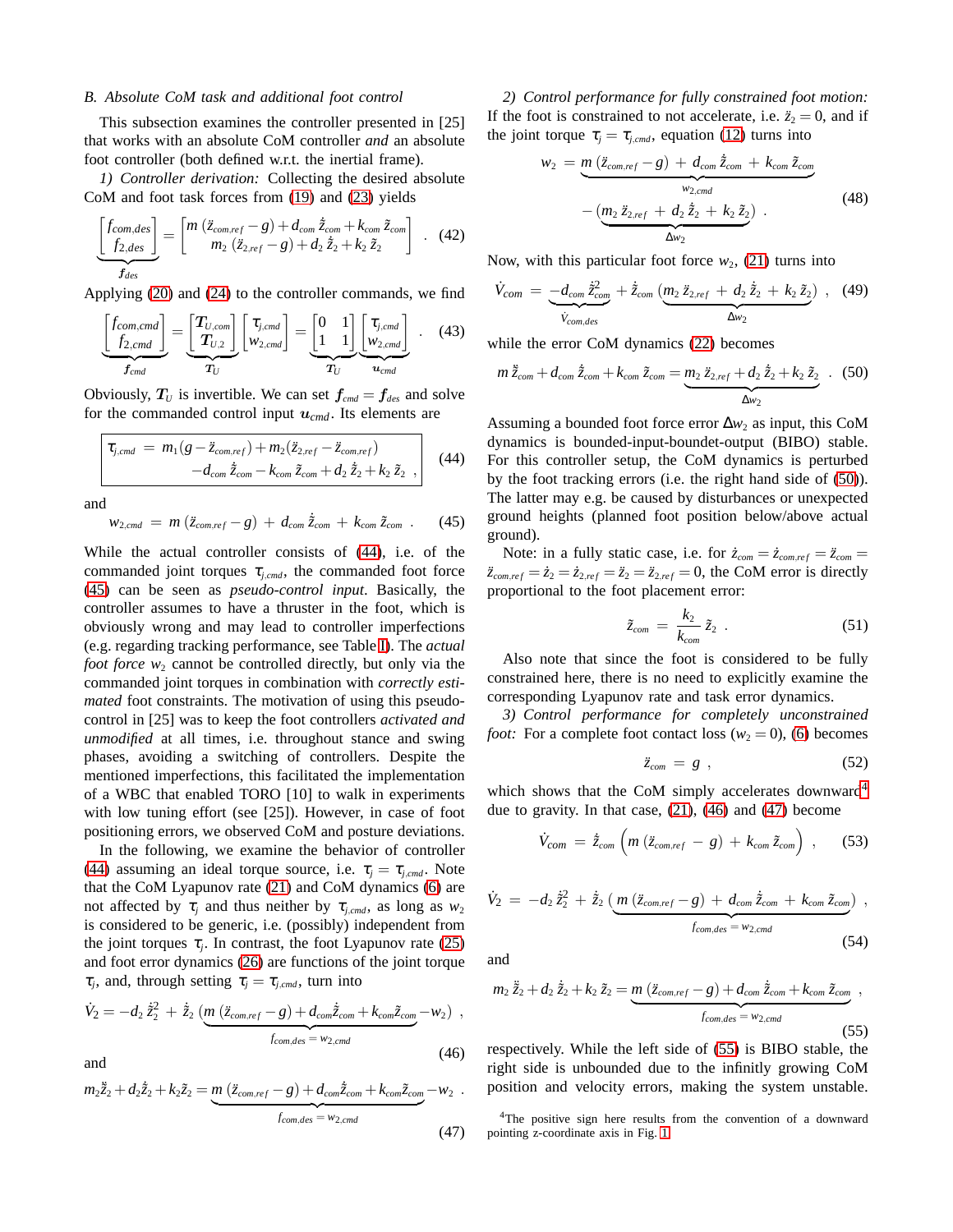<span id="page-5-1"></span>

|                                 | controllers                                   |                               |                                |
|---------------------------------|-----------------------------------------------|-------------------------------|--------------------------------|
|                                 | absolute $CoM$ control + foot accel. assumpt. | absolute $CoM + foot$ control | relative CoM-vs-foot control   |
|                                 | $(Sec. V-A)$                                  | $(Sec. V-B)$                  | $(Sec. V-C)$                   |
| precise trajectory tracking     |                                               | v                             |                                |
| for nominal contact conditions  |                                               |                               |                                |
| single controller supports      |                                               |                               | $\checkmark$ (future research) |
| swing and stance (no switching) |                                               |                               |                                |
| robust to ground loss           |                                               |                               |                                |

TABLE I: Overview of features of the different examined controllers.

Note however: if (and only if) the damping and stiffness gains are chosen as  $d_2 = d_{com}$  and  $k_2 = k_{com}$ , respectively, this controller becomes equivalent to RCF control presented in the next section, and thus the system is BIBO stable.

# <span id="page-5-0"></span>*C. Relative-CoM-to-Foot (RCF) controller with foot acceleration assumption*

This subsection finally introduces our proposed controller setup that stands out due to its high contact robustness. It combines the advantages of the two controllers from sections [V-A](#page-3-6) and [V-B.](#page-4-7) These are

- *precise CoM trajectory tracking* in case of wellestablished foot contact
- the possibility of using *one single relative CoM-to-foot controller* during different contact phases, facilitating implementation and improving robustness.

Additionally, in contrast to the other two controllers, it is robust to severe contact imperfections, including a complete loss of foot contact.

*1) Controller derivation:* In [\(32\)](#page-3-7), we replace  $\tau_i$  by the estimated joint torque  $\tau_{j,est} = \tau_{j,cmd}$ , and  $w_2$  by  $w_{2,est}$  from [\(13\)](#page-1-8), which yields the estimated relative task force

$$
f_{R,est} = T_{U,R} \begin{bmatrix} \tau_{j,est} \\ w_{2,est} \end{bmatrix} = \begin{bmatrix} -\frac{m}{m_1}, -1 \end{bmatrix} \begin{bmatrix} \tau_{j,cmd} \\ m_2 \ (\ddot{z}_{2,est} - g) - \tau_{j,cmd} \end{bmatrix}
$$
  
=  $-m_2 (\ddot{z}_{2,est} - g) - \frac{m_2}{m_1} \tau_{j,cmd}$ . (56)

Now, setting  $f_{R,est} = f_{R,des}$  from [\(31\)](#page-3-1), and solving for the commanded joint torque  $\tau_{i,cmd}$  yields the control law

<span id="page-5-2"></span>
$$
\boxed{\tau_{j,cmd}=-m_1\left(\ddot{z}_{2,est}-g\right)-m\,\ddot{z}_{R,ref}-\frac{m_1}{m_2}\,d_R\,\dot{\tilde{z}}_R-\frac{m_1}{m_2}\,k_R\,\tilde{z}_R\,.}
$$
\n(57)

Now, we first insert the controller [\(57\)](#page-5-2) into the Lyapunov rate from [\(33\)](#page-3-8) and the relative task dynamics from [\(34\)](#page-3-2), while leaving  $w_2$  unspecified. Given a perfect joint torque source, i.e.  $\tau_i = \tau_{i,cmd}$ , this yields the following Lyapunov rate

<span id="page-5-4"></span>
$$
\dot{V}_R = \dot{\tilde{z}}_R \left( -\frac{m}{m_2} \, d_R \, \dot{\tilde{z}}_R - \frac{m_1}{m_2} \, k_R \, \tilde{z}_R + m \left( g - \ddot{z}_{2,est} - \ddot{z}_{R,ref} \right) + w_2 \right) \tag{58}
$$

and the following relative task error dynamics

<span id="page-5-5"></span>
$$
m_{R}\ddot{\tilde{z}}_{R} + \frac{m}{m_{2}}d_{R}\dot{\tilde{z}}_{R} + \frac{m}{m_{2}}k_{R}\tilde{z}_{R} = w_{2} + m\left(g - \ddot{z}_{2,est} - \ddot{z}_{R,ref}\right).
$$
\n(59)

*2) Control performance for fully constrained foot motion:* The acceleration of a fully constrained foot is zero, i.e.  $\ddot{z}_2 = 0$ . Here, we will also assume that the estimated foot acceleration is zero, i.e.  $\ddot{z}_{2,est} = 0$ . For this case and additionally inserting  $\tau_i = \tau_{i,cmd}$ , the foot force from [\(12\)](#page-1-6) becomes

<span id="page-5-3"></span>
$$
w_2 = m\left(\ddot{z}_{R,ref} - g\right) + \frac{m_1}{m_2} d_R \dot{\tilde{z}}_R + \frac{m_1}{m_2} k_R \tilde{z}_R \ . \tag{60}
$$

Inserting [\(60\)](#page-5-3) into [\(58\)](#page-5-4) and [\(59\)](#page-5-5) yields the *contactconstrained relative task Lyapunov rate*

$$
\dot{V}_R = -d_R \dot{\tilde{z}}_R^2 \tag{61}
$$

and the *contact-constrained relative task error dynamics*

<span id="page-5-8"></span>
$$
m_R\,\ddot{\tilde z}_R\,+\,d_R\,\dot{\tilde z}_R\,+\,k_R\,\tilde z_R\,=\,0\,\,,\qquad \qquad (62)
$$

revealing that the Relative-CoM-to-Foot (RCF) controller is exponentially stable in the fully constrained case.

*3) Control performance for completely unconstrained foot:* If the robot's foot looses contact to the ground completely, it is fully unconstrained, such that  $w_2 = 0$ . If the foot acceleration is *estimated* to be  $\ddot{z}_{2,est} = 0$ , [\(58\)](#page-5-4) turns into

<span id="page-5-6"></span>
$$
\dot{V}_R = \dot{\tilde{z}}_R \left( m \left( g - \ddot{z}_{R,ref} \right) - \frac{m}{m_2} \, d_R \, \dot{\tilde{z}}_R - \frac{m_1}{m_2} \, k_R \, \tilde{z}_R \right) \; , \; (63)
$$

and the relative CoM-to-foot error dynamics [\(59\)](#page-5-5) becomes

<span id="page-5-7"></span>
$$
m_R \ddot{\tilde{z}}_R + \frac{m}{m_2} d_R \dot{\tilde{z}}_R + \frac{m}{m_2} k_R \tilde{z}_R = \underbrace{m (g - \ddot{z}_{R,ref})}_{\text{bounded}} , \quad (64)
$$

which is BIBO stable for the input  $m (g - \ddot{z}_{R,ref}).$ 

For the regulation case (i.e.  $\dot{z}_{R,ref} = \ddot{z}_{R,ref} = 0$ ), the system is asymptotically stable, but the relative coordinate converges to  $z_R = z_{R,ref} - \frac{m_2 g}{k_R}$ , corresponding to an over-stretching of the leg relative to the CoM. This can also be observed in Fig. [2](#page-6-3) (center plot) during the fall. The Lyapunov rate [\(63\)](#page-5-6) may become positive especially right after the contact loss due to the gravity over-compensation and the corresponding leg over-stretching. However, another Lyapunov function can be designed, for which the error dynamics [\(64\)](#page-5-7) can be shown to be passive.

Another interesting observation is the following: One can show that for a stiffness and damping design that results in two equal negative eigenvalues (and thus critical damping) for the nominal error dynamics [\(62\)](#page-5-8), also the resulting eigenvalues of the free-falling error dynamics [\(64\)](#page-5-7) are real and negative, resulting in a straight convergence during fall, rather than an excessive oscillatory behavior.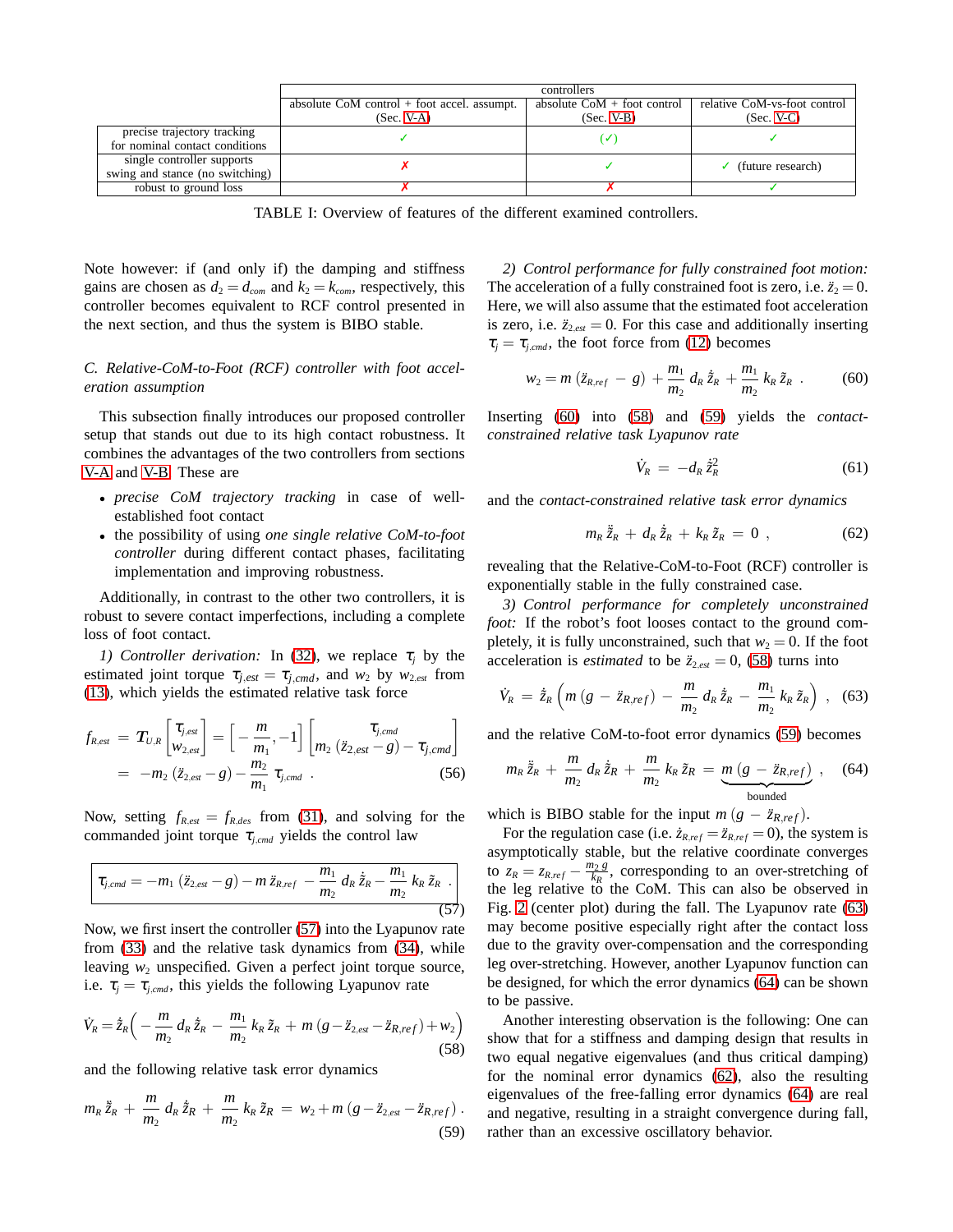<span id="page-6-3"></span>

Fig. 2: Standing-falling-standing scenario: for  $z_{R,ref} = \text{const.} = 1m$ .

#### VI. SIMULATION RESULTS

<span id="page-6-0"></span>In a first simulation, the robot  $(m_1 = 40kg, m_2 = 10kg)$ tries to stabilize a stationary relative reference pose between the CoM and the foot (corresponding to  $z_R = 1m$ ). After an initial convergence from a random starting condition, the ground breaks away at  $t = 1.0s$  and the robot falls for 0.6*s* and about 1.8*m* deep. Afterwards, the foot re-establishes ground contact. During the fall, the relative coordinate  $z_R$ , i.e. the distance between the CoM and the foot, grows for the proposed RCF controller. Since the controller does not know that the contact is lost, it still tries to compensate for gravity. However, the corresponding pushing force is quickly and continuously compensated by the growing impedance force, such that a new equilibrium<sup>[5](#page-6-4)</sup> is reached. After the impact, the controller quickly converges back to the setpoint (see Fig. [2\)](#page-6-3). In contrast, both controllers from the state of the art (sections [\(V-A\)](#page-3-6) and [\(V-B\)](#page-4-7)) become unstable  $6$  right after the loss of contact for a comparable simulation.

In a further simulation we used the exact same setup as in the first one, however, imposing a sinusoidal reference trajectory for the relative coordinate  $z_R$ . Again, the RCF controller shows perfect tracking performance in case of firm ground contact, while a safely bounded tracking error is observed during the fall (see Fig. [3\)](#page-7-0).

## <span id="page-6-1"></span>VII. INSIGHTS, DISCUSSION AND FUTURE RESEARCH

The main insight of the paper is the following: The absolute CoM dynamics is only guaranteed to be controllable, if the assumptions made about the foot contact situation at hand (e.g. zero foot acceleration) hold true, i.e. it is only *conditionally controllable*. The truly controllable quantity is the *relative CoM-to-foot dynamics* (or similar quantities), and this regardless of the contact situation. The Relative-CoMto-Foot (RCF) controller presented in Sec. [V-C](#page-5-0) yields precise tracking if the foot dynamics is naturally constrained (zero foot acceleration). In a free fall situation, it proves to be BIBO stable. We speculate that our claims regarding BIBO

stability can be generalized to any foot contact scenario (e.g. contact of foot with compliant terrain, slipping, etc.). A corresponding in-depth analysis is part of our future research. It is, however, also important to note that our proposed RCF controller partially leaves aside the problem of the possibly uncontrollable CoM dynamics, which becomes most obvious in case of a free falling scenario: While the relative CoM-tofoot dynamics is stable and behaves well, the CoM itself, lacking any means of counteraction, is subject to gravity and thus follows a free-fall. This means, the absolute CoM dynamics is unstable in that case. However, especially with regard to an eventual recovery in case of a timely landing on a lower ground level (see accompanying video), the natural stability of the RCF controller can be seen as an important advantage over other controllers: it preserves the robot's posture rather than becoming unstable.

In this paper, we assume that the foot constraint force is the only external force acting on the system. In case of external disturbances (pushes etc.), the presented Lyapunov rates and task error dynamics would have additional perturbation terms. We believe that the latter do not have an impact on passivity, while an impedance / compliance behavior would take the place of the nominally exponential stability (if applicable in the unperturbed case). The detailed examination of such effects is also part of our future research.

## VIII. CONCLUSION

<span id="page-6-2"></span>In this paper, we introduced the Simplest Articulated Free-Floating (SAFF) model, which due to its low complexity and dimensionality facilitates the examination of free-floating robot controllers. We could show that two different control approaches, namely absolute CoM control accompanied by an assumption about the foot acceleration (state of the art) and a controller combining both an absolute CoM and foot control objective, may yield exponential stability in the nominal case (foot in contact with firm ground), while becoming unstable if the contact is lost. We then presented the so-called Relative-CoM-to-Foot (RCF) controller that again yields exponential stability nominally, while preserving a passive and BIBO stable behavior even in case of a complete contact loss. The controller performance was validated in simulations, both for regulation and tracking cases.

<span id="page-6-4"></span><sup>5</sup>Remember: steady state:  $z_R = -\frac{m_2 g}{k_R}$  in [\(64\)](#page-5-7) for  $w_2 = 0$  and  $\ddot{z}_{R,ref} = 0$ 

<span id="page-6-5"></span><sup>&</sup>lt;sup>6</sup> except for the case (as mentioned above) in which the controller from Sec. [V-B](#page-4-7) uses equal CoM and foot damping and stiffness gains for which it is equivalent to the presented RCF controller, and thus remains stable.